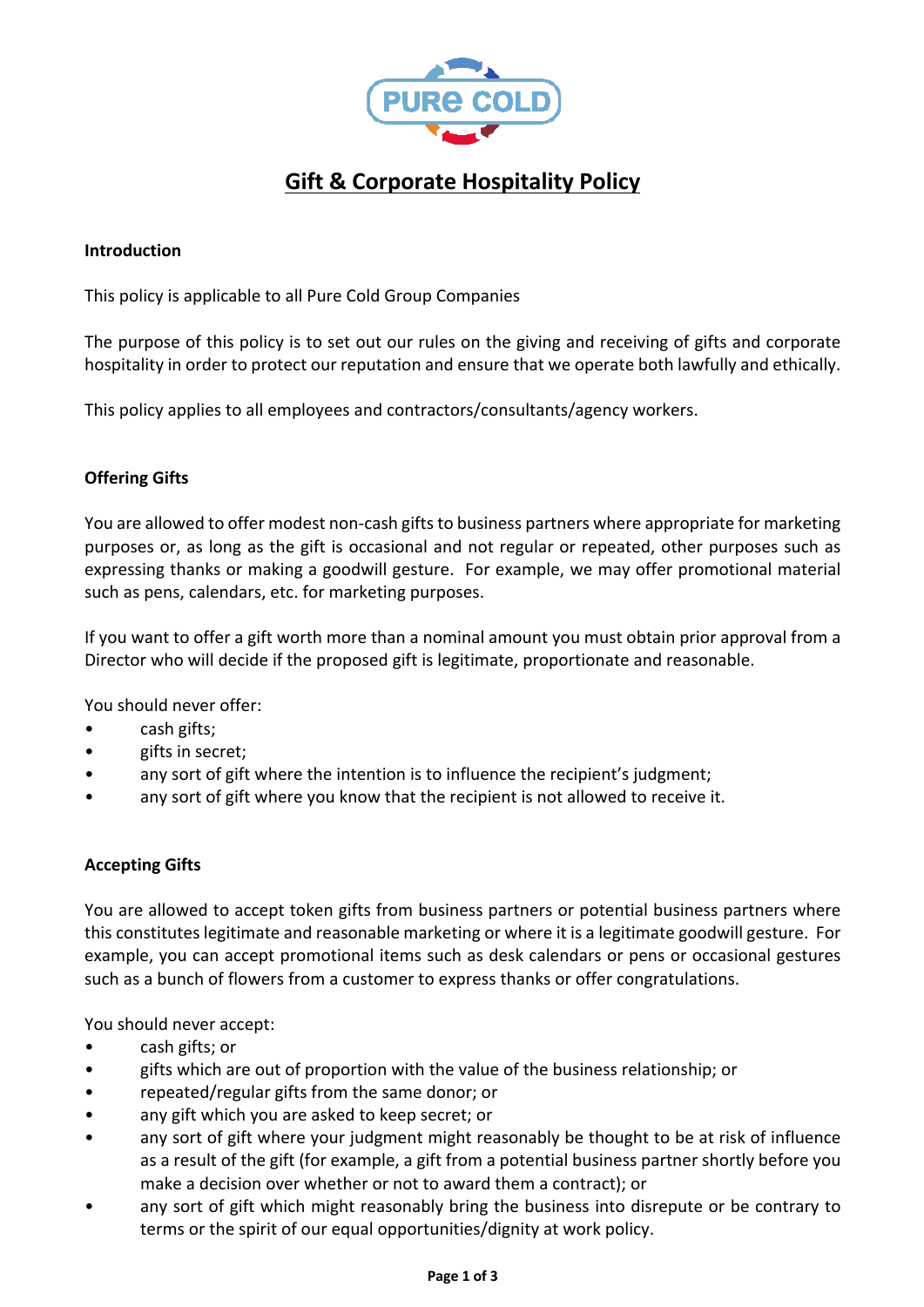Be aware that a 'gift' includes food, drink and other corporate hospitality if the host is not present. For example, if you are invited to attend a test match at Lords by one of our suppliers but the supplier will not be present then the tickets are a gift.

For those responsible for purchase/procurement of supplies/components, etc - it is prohibited to receive gifts from potential business partners during any kind of active bidding/procurement/ negotiation process.

If you are offered a gift in circumstances which make you concerned or uncomfortable then you should raise this with a Director. It is our policy and your responsibility to act ethically at all times.

If any unauthorised gift is offered to you then you should decline it politely explaining that our policy does not permit you to accept it, unless to do so would be embarrassing or insulting (for example because the gift is offered in public) in which case you should accept the gift and then refer the situation to your manager. The company is likely to write to the donor of the gift explaining our policy and return the item.

## **Gifts and Overseas Travel**

If you are travelling overseas on business to an area where gifts are an important part of business culture then you will be allowed and expected to participate in gift giving and receiving, but this still needs to be proportionate and reasonable from a UK perspective. You should seek guidance from a Director.

# **Corporate Hospitality and Entertainment**

Our policy is to participate in corporate hospitality and entertainment where this will promote good relationships with our business partners and is proportionate and appropriate.

For example, attendance at a charity event. In addition, working lunches with business partners are appropriate, as long as they are reasonable.

However, corporate hospitality and entertainment, including attendance at dinners or sporting events, should not be offered or accepted if:

- the estimated value exceeds £1,000; or
- it is lavish or extravagant; or
- it is on a scale which is disproportionate to the legitimate business value of the relationship; or
- you are offering it with the intention of influencing the recipient's judgment or when you know they are not permitted to accept it; or
- you are offered it in circumstances when acceptance would influence your business judgment or put you in a difficult position, for example being offered Wimbledon tickets by a supplier shortly before their contract came up for renewal; or
- if it would infringe our expenses policy; or
- if it might reasonably bring the business into disrepute or contravene the terms or the spirit of our equal opportunities/dignity at work policy.

You should not offer daily cash allowances to individuals as part of any corporate hospitality or entertainment provided by us if this means that we will have no control over the spending of the